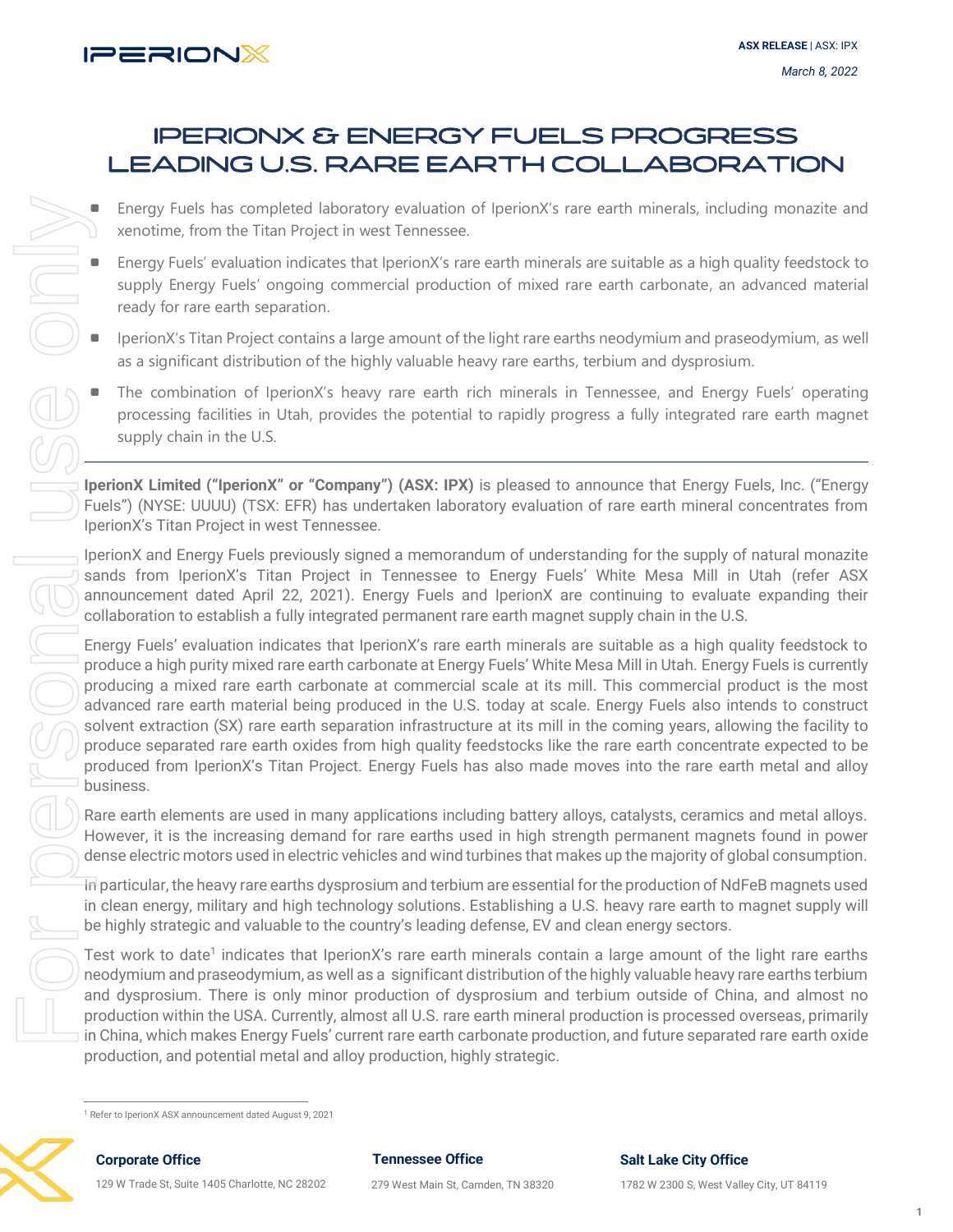The combination of IperionX's heavy rare earth rich minerals in Tennessee and Energy Fuels' operating processing facilities in Utah provides the potential to rapidly progress a fully integrated rare earth magnet supply chain in the U.S.

*Mark Chalmers, Energy Fuels' President and CEO said: "We are very pleased with the test results observed so far from IperionX's Titan Project. We are seeking sources of natural monazite ore to feed our rare earth initiative, with a particular interest in U.S. sources, like Titan. We have already 'cracked the code' of phosphate rare earth minerals at U.S. standards, and today we are in commercial production of an advanced rare earth material. In the next few years, we expect to be producing separated light rare earth oxides at our mill in Utah, USA. In addition, we are currently performing successful, high-purity separations through NdPr in our mill laboratory, and we just began performing lanthanum separation at commercial scale using existing equipment at the mill. With supply partners like IperionX, we are quickly moving toward creating a new, low-cost, fully-integrated rare earth magnet supply chain here in the U.S. We look forward to growing our collaboration with IperionX in the coming months."* 

*Anastasios (Taso) Arima, IperionX's Managing Director and CEO said: "We are happy to be rapidly advancing our collaboration with Energy Fuels to establish a rare earths supply chain right here in the USA. As is currently being highlighted by the Russian invasion of Ukraine, the import dependence of the U.S. for key critical minerals, including rare earths and titanium, presents a huge threat to the security of key domestic industries. The collaboration with Energy Fuels highlights the importance of IperionX's Titan Project in enabling the U.S. to deliver a clean energy future, particularly given the critical importance of meaningful sources of North American monazite."*

This announcement has been authorized for release by the CEO and Managing Director.

For further information and enquiries please contact:

**[info@iperionx.com](mailto:info@iperionx.com) +1 980 237 8900**